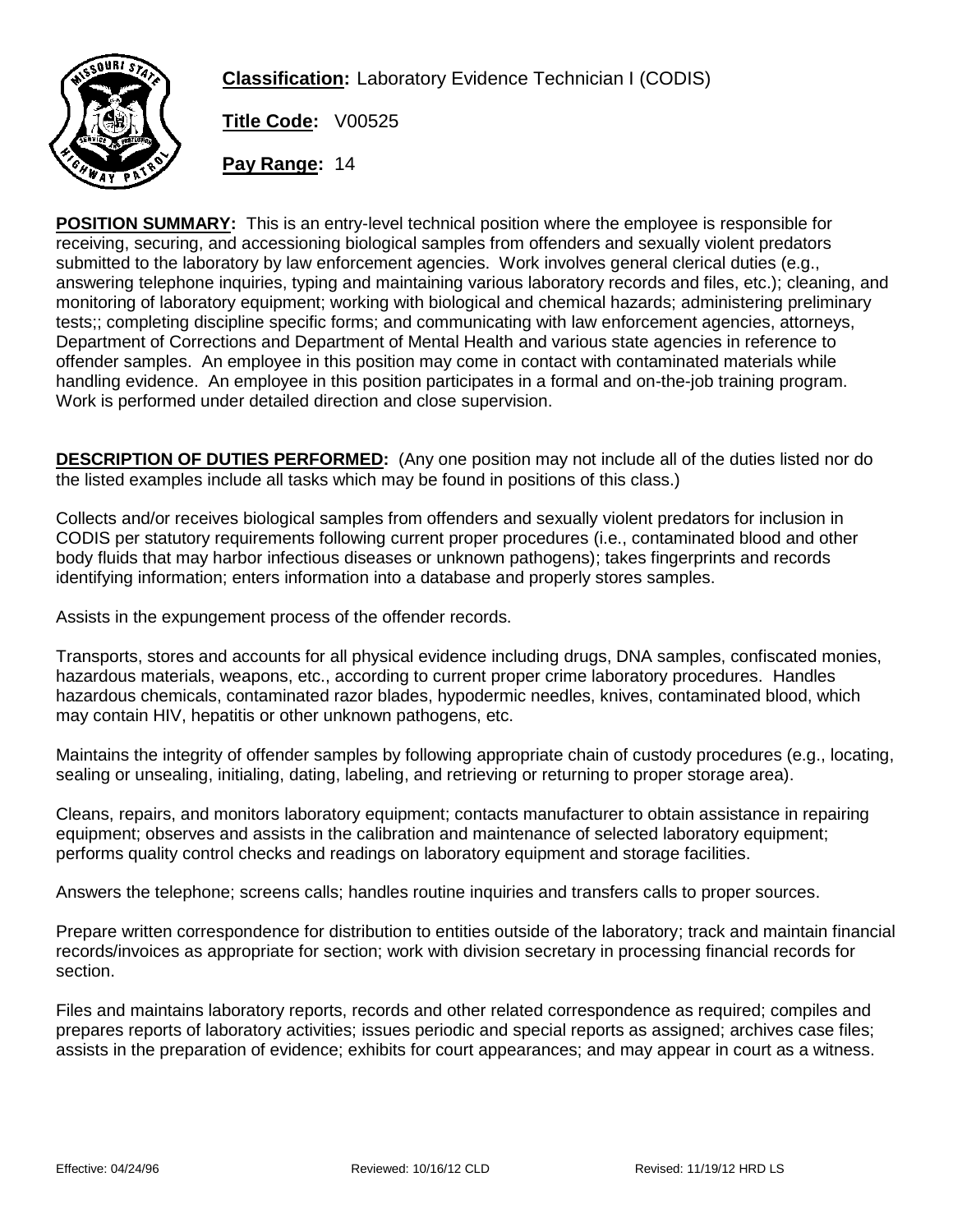Instructs law enforcement officers delivering evidence in the proper method of packaging, sealing, and labeling of it and CODIS samples; may aid in the preparation of forms that accompany evidence dealing with examinations requested and background of case.

Cleans and monitors laboratory equipment; contacts manufacturer to obtain assistance in repairing equipment; observes and assists in the calibration and maintenance of selected laboratory equipment; and performs quality control checks and readings on laboratory equipment and storage facilities.

Orders, stocks, prepares, stores, and properly disposes of chemicals, reagents, buffers, and supplies necessary to perform laboratory tests; and maintains a supply inventory and reorder as needed.

Performs job-related travel in-state and out-of-state to attend training seminars and appear in court, as needed.

Maintains manual and computer databases, inventories, and QA/QC logs.

Participates in formal and on-the-job training in the scientific analysis of evidence within certain laboratory disciplines; studies procedural manuals, publications, etc., within the chosen/related discipline.

Completes discipline specific QA/QC records, forms; keeps detailed notes made in a logical, legible manner of work performed for incorporation into a report prepared by the laboratory evidence technician and/or criminalist.

Administers preliminary tests on biological and chemical samples (e.g., blood, saliva, semen, vaginal secretions, urine, drugs); develops latent prints, take fingerprints and record identifying information; collects and receives DNA samples from offenders and sexually violent predators; collects and preserves trace evidence (e.g., hair, fibers, paint, glass, etc.); and/or utilizes proper chemicals, supplies and equipment (e.g., tubes, forceps, scissors, scales, containers, etc.) for each specific task.

Performs routine and specialized work area cleaning duties using appropriate chemicals and housekeeping materials.

Activates and deactivates laboratory security system.

May appear in court as a witness related to duties performed.

Performs job-related travel, as needed.

Performs other related duties as assigned.

**REQUIRED KNOWLEDGE, SKILLS, AND ABILITIES:** Ability to learn the use of safety equipment (i.e., protective eye wear, latex gloves, lab coats, etc.).

Ability to learn and practice the safety rules and procedures associated with laboratory equipment and chemicals, to include, but not limited to, biological and chemical hazards.

Ability to accept safety hazard risk and potential personal harm associated with evidence examination.

Ability to communicate and interact effectively in the reporting of evidence transfers and laboratory results to other law enforcement agencies, prosecutors and court personnel.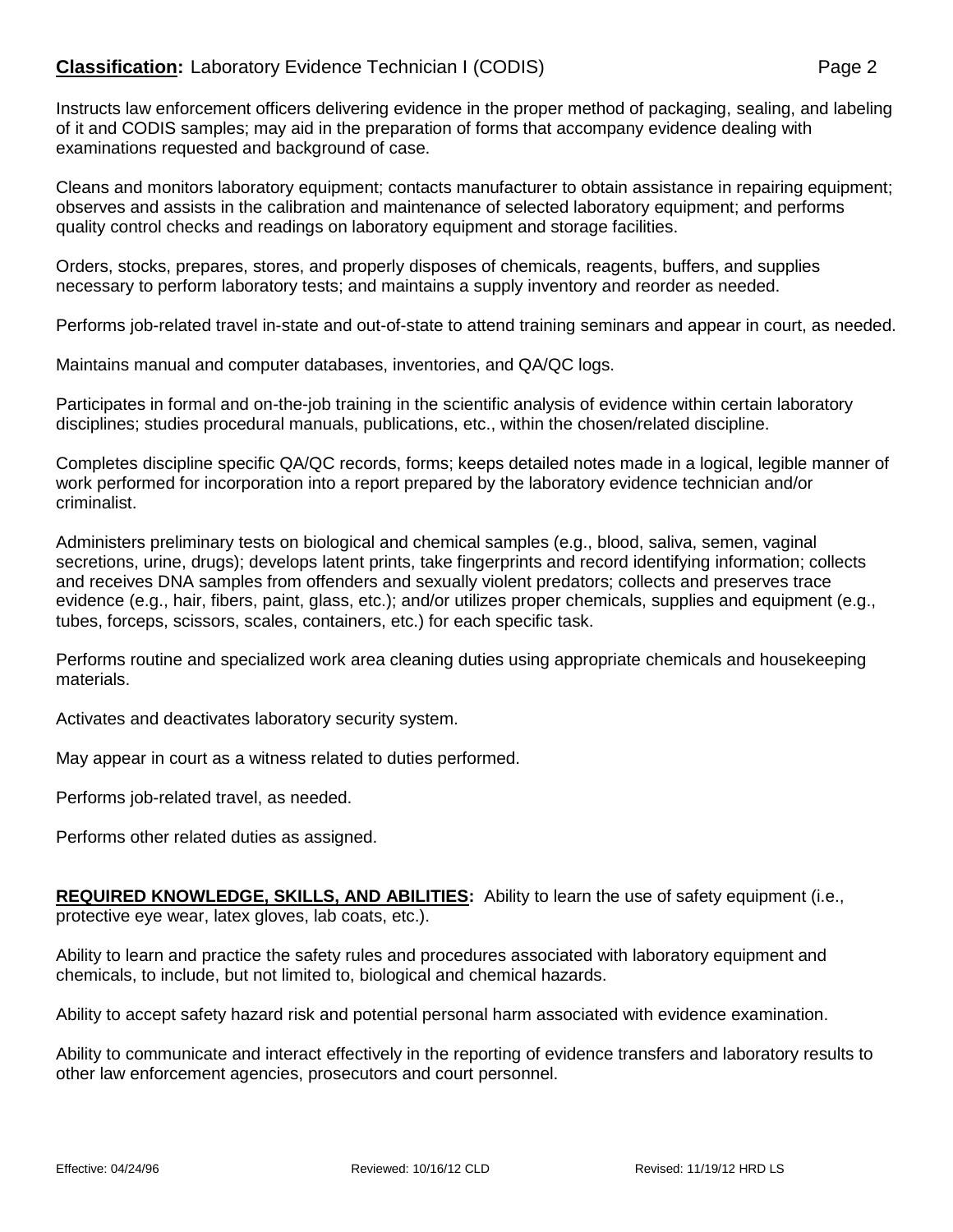## **Classification:** Laboratory Evidence Technician I (CODIS) Page 3

Ability to learn the statutory requirements and Patrol policies and procedures reference the dissemination of information.

Ability to learn to calibrate, clean, repair, and maintain laboratory equipment.

Ability to learn about the techniques and procedures in examining, processing, and collecting evidence in the current disciplines practiced in the laboratory.

Ability to be careful and observe proper chain of custody when utilizing the postal service in delivering physical evidence.

Ability to learn the laboratory information management system (LIMS).

Ability to compile and prepare information for presentations.

Ability to alphabetize, transport, file, and purge records/documents.

Ability to maintain confidential clerical records and files.

Ability to make sound decisions pertaining to laboratory office procedures involving the handling of evidence in the absence of the supervisor.

Ability to learn about the chain of custody requirements of evidence in reference to the various disciplines of the laboratory.

Ability to learn to collect DNA samples and take fingerprints on offenders and sexually violent predators.

Ability to learn the preparation of evidence for court appearances.

Ability to testify to findings of fact in court and for depositions; and maintain composure while under crossexamination in regard to personal and professional qualifications.

Ability to converse with law enforcement agencies and prosecuting attorneys statewide in a tactful manner over the telephone and in person.

Ability to handle firearms, explosive materials and biological hazards in a safe manner using protocol and safety procedures.

Ability to route phone calls and mail to appropriate division personnel.

Ability to transport awkward articles to proper storage facilities (i.e., suitcases, tires, doors, etc.).

Ability to transport tools, equipment, and evidence to other locations in the state.

Ability to climb ladders to retrieve/store articles of evidence; transports articles (i.e., suitcases, tires, doors, etc.) to proper storage facilities.

Ability to recognize and identify minute details.

Ability to learn to correctly measure and prepare chemicals, reagents, and buffers utilized in sample analysis.